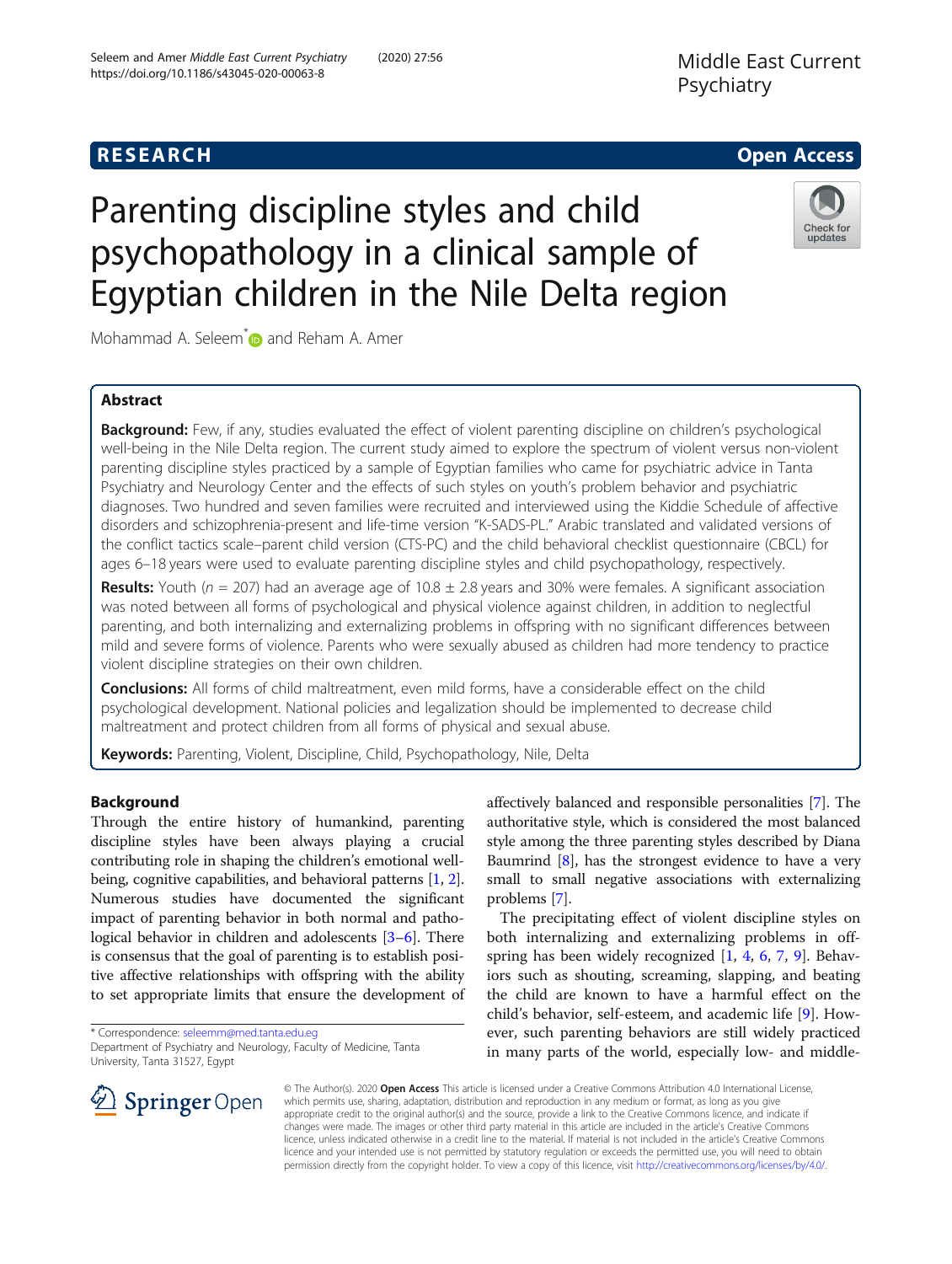income countries. A recent large survey that screened 215,885 children in 62 countries showed that 43% of children were spanked, in the past month [[10](#page-9-0)]. A considerable debate, among both researchers and the public, still exists about the differential effect of physical abuse and milder forms of corporal punishment on the child's well-being and behavioral outcomes. The effect sizes of both practices on detrimental child outcome did not differ significantly in a recent large meta-analysis [[11\]](#page-9-0)

The public view of violent discipline practices also varies across different cultures [[4,](#page-8-0) [10](#page-9-0), [12\]](#page-9-0). For instance, some studies report that physical discipline might be related to higher levels of externalizing behaviors for European American adolescents but lower levels of externalizing behaviors for African American youth [\[13](#page-9-0)]. In addition, Chao [[14](#page-9-0)] reported that authoritative parenting styles have less favorable impact on school performance of Asian American youth than their European American peers.

In Middle Eastern Arab societies, many parents believe that harsh and restrictive parenting practices will have a positive impact on their children's behavior and their school achievement [[15](#page-9-0)]. A recent survey done by the UNICEF in three big Egyptian cities revealed that most children surveyed are still exposed to physical violence, with more violence happening at home than in the street [ $16$ ]. In a study conducted among Saudi female college students, the majority of the sample reported that they were physically punished at various stages in their life and justified the discipline [\[17](#page-9-0)]. Some reports suggested a significant effect of parental education, economic level, and urbanization on parenting styles and practices. More educated parents were reported to be less authoritarian and controlling than uneducated parents in Egypt [\[18](#page-9-0)], Saudi Arabia [\[19\]](#page-9-0), and Algeria [[20\]](#page-9-0). Few studies [[21](#page-9-0)–[23](#page-9-0)] explored the effect of violent discipline on Arab children and reported that authoritarian and violent parenting styles had deleterious effects on the child's psychological well-being and social adjustment. However, these studies mostly focused on small samples of children with no psychiatric diagnoses and did not use standardized psychometric tools in order to compare results to those in other cultures.

A previous report by our team [\[24\]](#page-9-0) described a significant effect of both corporal punishment and physical abuse, reported by parents, on predicting depression, ADHD, and disruptive behavior disorders in children referred to our tertiary clinic. To our knowledge, this is the first study that aims to explore the full spectrum of violent versus non-violent styles of discipline practiced by parents and the potential effect of such styles on mental and psychological well-being of children and adolescents in a sample of youth referred for psychiatric evaluation in the Nile Delta region. We hypothesize that parenting styles that incorporate both psychological and physical aggression, widely accepted and practiced in our culture, will have a significant predictive effect on various internalizing and externalizing behavioral problems, in addition to specific psychiatric disorders, in this sample of Egyptian youth.

### Methods

This cross-sectional study describes the parenting styles reported by the parents of 207 children and adolescents and their possible associations with the internalizing and externalizing problems and psychiatric diagnoses of this sample of Egyptian youth. The studied families were recruited from the Child and Adolescent Psychiatry Outpatient Clinic in Tanta Psychiatry and Neurology Center, one of the few tertiary centers for child and adolescent psychiatry in the Nile Delta, during a period from November 2017 to November 2018 after obtaining a written consent from parents and a verbal assent from the child prior to participation in the study. All children who attended to the clinic during that period and met the inclusion criteria for the study were included. The study was approved by the Ethical Research Committee of the Faculty of Medicine, Tanta University, under the code 31892/11/17.

To be recruited in the study, children's age had to range from 8 to 18 years, with a complaint of emotional and behavioral problems and with intelligence quotient (IQ) more than 70. Each recruited family had to have at least one parent with 12 years or more of education to be able to fill out the required questionnaires, which was a prerequisite for the inclusion in the study. Patients and/or parents who did not meet the inclusion criteria were excluded from the study. Exclusion criteria also involved children/adolescents who were previously diagnosed with intellectual disability, autism spectrum disorder, or psychotic disorders as children with these disorders might be especially difficult to manage and parents dealing with them might need specific psychometric tools to evaluate their parenting behavior. Parents who gave a history of being diagnosed with any psychiatric disorder (e.g., depression, bipolar, or substance abuse) were also excluded as their parenting practices might differ from healthy parents.

Demographic and socio-economic data were collected for each family by qualified social workers. A detailed developmental, medical, and family history were then obtained by a child psychiatrist including birth complications, developmental milestones, and family history of psychiatric illness. The Arabic version of the Stanford-Binet Intelligence test - fourth edition [\[25](#page-9-0), [26\]](#page-9-0) was used to evaluate intellectual functions for all children. Socioeconomic statuses (SES) of the families have been evaluated using a standardized scale, namely the modified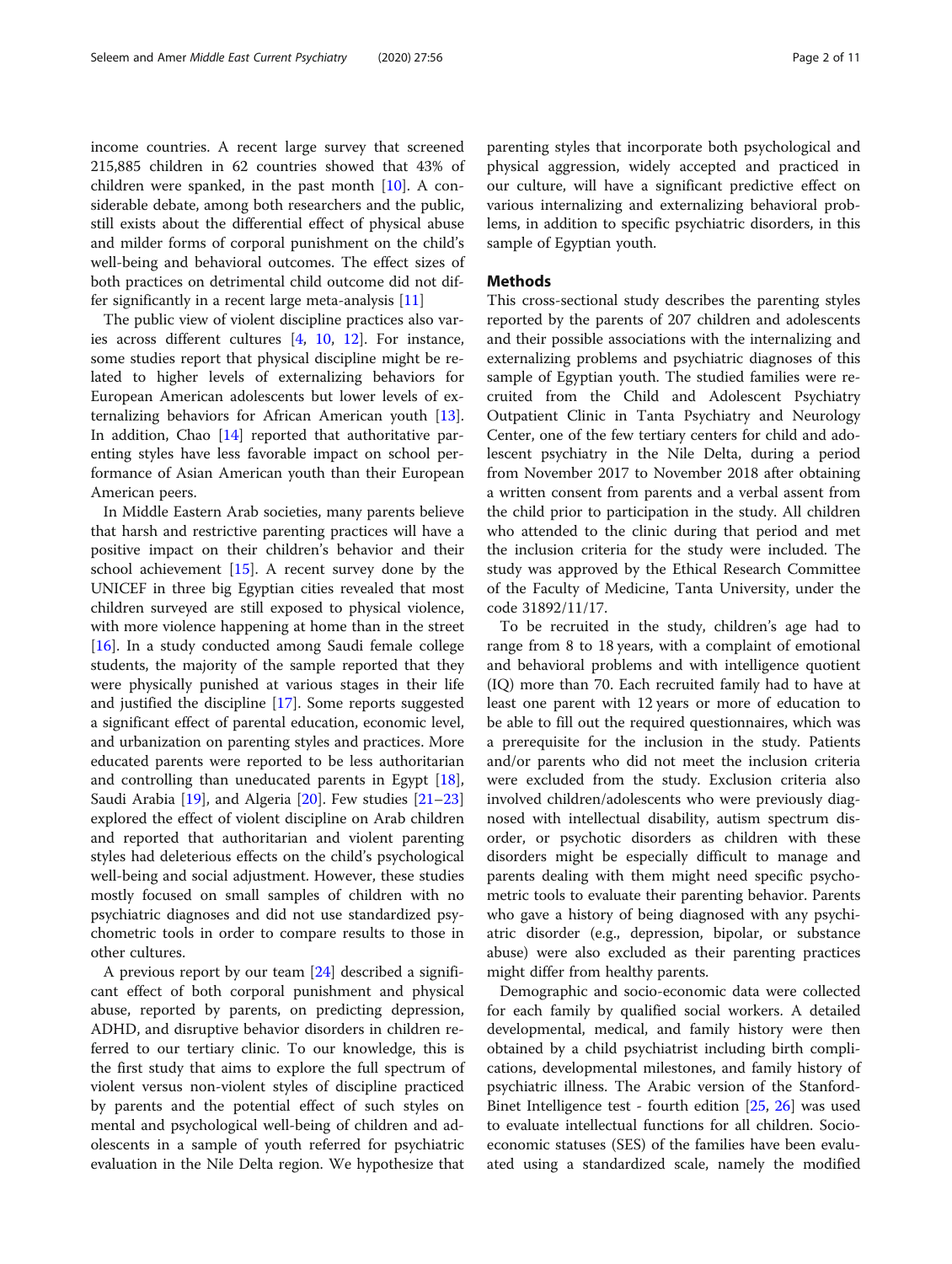Fahmy and El-Sherbini scale for health research in Egypt [[27,](#page-9-0) [28](#page-9-0)]. The second stage was to verify the presence or absence of a psychiatric disorder among the children and adolescents by using the Kiddie Schedule of affective disorders and schizophrenia-present and life-time version "K-SADS-PL" [\[29](#page-9-0)], a semi-structured interview that takes 45–75 min to administer. The Arabic translation of the K-SADS-PL used in the study has been validated on an Egyptian sample [\[30](#page-9-0)]. All the interviews were observed by competent interviewers and the diagnoses were confirmed by a qualified child and adolescent psychiatrist. Parenting discipline styles were evaluated using the conflict tactics scale–parent child version (CTS-PC) [\[31](#page-9-0)–[33\]](#page-9-0) which was previously translated and validated in Arabic by our team [[34\]](#page-9-0). Both previous translation and current use of the scale were done after taking permission from the publisher of the scale (License WPS#001530). The (CTS-PC) is a practical, quick, and widely accepted assessment tool for domestic violence directed toward children at home. It gives only subscores which include non-violent discipline, psychological aggression, and physical aggression which breaks into mild (corporal punishment), moderate (physical assault), and severe (physical maltreatment). It also gives scores for weekly discipline, neglect, and sexual abuse directed from anyone toward the child or the parent himself/herself. The main scores reflect parenting behaviors practiced during the last year, but lifetime scores are also given to reflect the possible use of the discipline style before the last year. No total score is calculated from the CTS-PC. The behavioral and emotional problems were explored using the Arabic version of the Child Behavioral Checklist Questionnaire (CBCL) for ages 6–18 years [\[35](#page-9-0)]. The Child Behavioral Checklist (CBCL) reflects the behavior of the child in the last 6 months and gives scores for competence, syndrome, and DSMoriented scales.

The sample size and power analysis were calculated using Epi-Info software statistical package created by the World Health Organization and Center for Disease Control and Prevention, Atlanta, Georgia, USA, version 2002. The sample size was calculated for a crosssectional study design and 95% confidence interval. The expected association of parenting discipline styles and child psychopathology was 65% with a margin of error of 7 based on previous studies [\[1](#page-8-0)]. The sample size based on the previously mentioned criteria was found at  $N >$ 178. It was increased by 15% to be 207 to compensate for missed information and improving the quality of data of the study. Data were fed to the computer and analyzed using IBM SPSS software package version 20.0 [[36\]](#page-9-0). Simple descriptive analysis was utilized to describe the demographic and clinical characteristics of the sample and then univariate linear regression was used to find the effect of different predictors on CBCL Syndromic Scales while logistic regression was used to find the effect of different predictors on psychiatric diagnostic categories, and finally, univariate linear regression was used again to evaluate the predictor value of sexual abuse previously experienced by the parents for the parenting styles they practiced with their offspring. Significance of the obtained results was judged at the 5% level.

#### Results

As presented in Table 1, our sample of children had a mean age of  $10.8 \pm 2.8$  years with a female representation of about 30% of the sample. Most of the children (85%) were accompanied by their mothers and almost half (50.7%) of the children had borderline intellectual abilities (IQ between 70 and 90). The most common diagnostic categories among the offspring were attention deficit hyperactivity disorder (ADHD) (54.1%), elimination disorders (16.4%), disruptive behavior disorders (14.5%), and depression (13%). Less common diagnoses included anxiety disorders (3.9%), tic disorders or stuttering (2.4%), OCD (1.9%), bipolar disorder (1.4), and trauma-related disorders (1%).

Table [2](#page-3-0) shows the significant results of the univariate linear regression analysis of predictor variables for certain syndromic subscales of the CBCL as outcome variables. Unsurprisingly, our results highlight the significant effects of the family's socioeconomic status (SES) and child's IQ in predicting both child's competence and level of problematic behavior reported. Higher

Table 1 Demographic and clinical characteristics of the sample  $(n = 207)$ 

| Demographic variables                           |                 |
|-------------------------------------------------|-----------------|
| Age (mean $\pm$ SD)                             | $10.8 \pm 2.8$  |
| Female parents (N-%)                            | 176 (85%)       |
| Female children (N-%)                           | 64 (30.9%)      |
| SES (mean $\pm$ SD)                             | $47.7 \pm 12.1$ |
| IQ median (min.-max.)                           | 84 (71-116)     |
| Diagnostic category                             |                 |
| Borderline intellectual functioning (BIF) (N-%) | 105 (50.7%)     |
| $ADHD(N-%)$                                     | 112 (54.1%)     |
| Elimination disorders (N-%)                     | 34 (16.4%)      |
| Disruptive behavior disorders (N-%)             | 30 (14.5%)      |
| Depression (N-%)                                | 27 (13%)        |
| Anxiety disorders (N-%)                         | $8(3.9\%)$      |
| Tic disorders (N-%)                             | 5 (2.4%)        |
| Stuttering (N-%)                                | 5 (2.4%)        |
| Obsessive-compulsive spectrum (OCS) (N-%)       | 4 (1.9%)        |
| Bipolar disorders (N-%)                         | 3(1.4%)         |
| Trauma-related disorder (N-%)                   | 2(1%)           |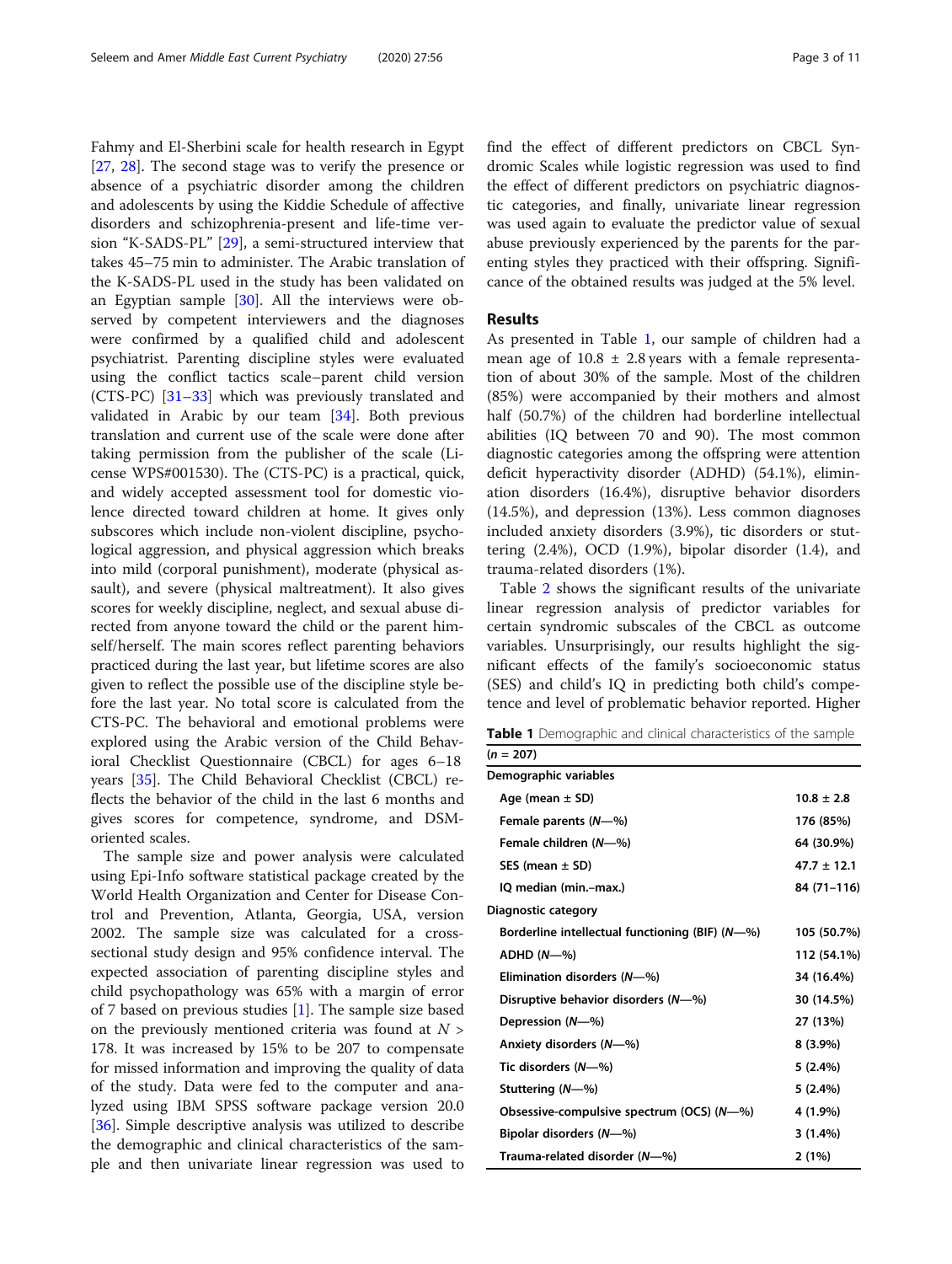<span id="page-3-0"></span>

| Table 2 Univariate linear regression for predictor variables significantly affecting CBCL Syndromic Scales |                       |                               |                                                       |                   |                                                     |                           |               |                           |                      |                          |                     |
|------------------------------------------------------------------------------------------------------------|-----------------------|-------------------------------|-------------------------------------------------------|-------------------|-----------------------------------------------------|---------------------------|---------------|---------------------------|----------------------|--------------------------|---------------------|
| <b>CBCL Scale</b>                                                                                          |                       | Social                        |                                                       |                   | Thought Attention Internalizing Externalizing Total |                           | problems      | Competence-<br>activities | competence<br>Social | competence<br>Scholastic | competence<br>Total |
| Socioeconomic status                                                                                       | B                     |                               |                                                       |                   |                                                     | $-0.15*$                  |               | $0.11*$                   |                      | $0.19*$                  | $0.09*$             |
|                                                                                                            |                       |                               |                                                       |                   |                                                     | $-0.26 \text{ to } -0.04$ |               | $0.04 - 0.19$             |                      | $0.09 - 0.28$            | $0.02 - 0.16$       |
| $\overline{\mathbf{C}}$                                                                                    | ε                     |                               |                                                       |                   |                                                     |                           |               | $0.15*$                   | $0.12*$              | $0.30*$                  | $0.22*$             |
|                                                                                                            | J                     |                               |                                                       |                   |                                                     |                           |               | $0.05 - 0.25$             | $0.01 - 0.24$        | $0.18 - 0.42$            | $0.13 - 0.30$       |
| Non-violent Discipline                                                                                     | ∞                     |                               |                                                       |                   |                                                     | $0.06*$                   | $0.05*$       |                           |                      |                          |                     |
|                                                                                                            | J                     |                               |                                                       |                   |                                                     | $0.007 - 0.1$             | 0.004-0.09    |                           |                      |                          |                     |
| Psychological                                                                                              | B                     | $0.05*$                       | $0.05*$                                               | $0.05*$           |                                                     | $0.1*$                    | $0.06*$       |                           |                      |                          |                     |
| aggression                                                                                                 | Ġ                     | $\lvert$<br>$0.008 -$<br>0.08 | $0.008 -$<br>0.09                                     | $0.01 - 0.09$     |                                                     | $0.06 - 0.2$              | $0.03 - 0.09$ |                           |                      |                          |                     |
| Physical aggression<br>(total)                                                                             | $\boldsymbol{\omega}$ | $0.04*$                       | $0.04*$                                               | $0.04*$           | $0.06*$                                             | $0.05*$                   |               |                           |                      |                          |                     |
|                                                                                                            | ಕ                     | $0.02 - 0.06$                 | $0.02 - 0.06$                                         | $0.02 - 0.06$     | $0.04 - 0.08$                                       | $0.03 - 0.06$             |               |                           |                      |                          |                     |
| Corporal punishment                                                                                        | $\mathbf{a}$          | $0.06*$                       | $0.07$                                                | $0.07*$           | $0.04*$                                             | $0.09*$                   | $0.08*$       |                           |                      |                          |                     |
|                                                                                                            | .<br>ت                | $0.03 - 0.09$                 | $0.04 - 0.11$                                         | $0.04 - 0.11$     | $0.01 - 0.08$                                       | $0.06 - 0.13$             | $0.05 - 0.10$ |                           |                      |                          |                     |
| Physical assault                                                                                           | B                     | $0.15*$                       | $0.15*$                                               | $0.11*$           | $0.19*$                                             | $0.16*$                   |               |                           |                      |                          |                     |
|                                                                                                            | Ġ                     | $0.09 - 0.01$                 | $0.09 - 0.21$                                         | $0.05 - 0.17$     | $0.14 - 0.26$                                       | $0.11 - 0.21$             |               |                           |                      |                          |                     |
| Physical abuse                                                                                             | ø                     | $0.09*$                       | $0.11$ *                                              | $0.09*$           | $0.18*$                                             | $0.13*$                   |               |                           |                      |                          |                     |
|                                                                                                            | Ġ                     | $0.02 - 0.17$                 | $0.03 - 0.19$                                         | $0.006 -$<br>0.17 | $0.09 - 0.26$                                       | $0.064 - 0.20$            |               |                           |                      |                          |                     |
| <b>Neglect</b>                                                                                             | B                     | $0.12*$                       | $0.14*$                                               | $0.11*$           | $0.19*$                                             | $0.13*$                   |               | $-0.06*$                  |                      | $-0.05*$                 |                     |
|                                                                                                            |                       |                               | <b>C.I.</b> $0.06 - 0.18$ $0.07 - 0.20$ $0.05 - 0.18$ |                   | $0.12 - 0.25$                                       | $0.08 - 0.19$             |               | $-0.119$ to $-0.009$      |                      | $-0.097$ to $-0.008$     |                     |
| Sexual abuse-child                                                                                         | ∞                     |                               |                                                       | 9.97*             | $8.37*$                                             | 7.92*                     |               |                           |                      |                          |                     |
|                                                                                                            | J                     |                               |                                                       | $2.42 -$<br>17.51 | $0.37 - 16.36$                                      | 1.40-14.44                |               |                           |                      |                          |                     |
| B instandardized coefficients, CI confidence interval<br>*Statistically significant at $p \leq 0.05$       |                       |                               |                                                       |                   |                                                     |                           |               |                           |                      |                          |                     |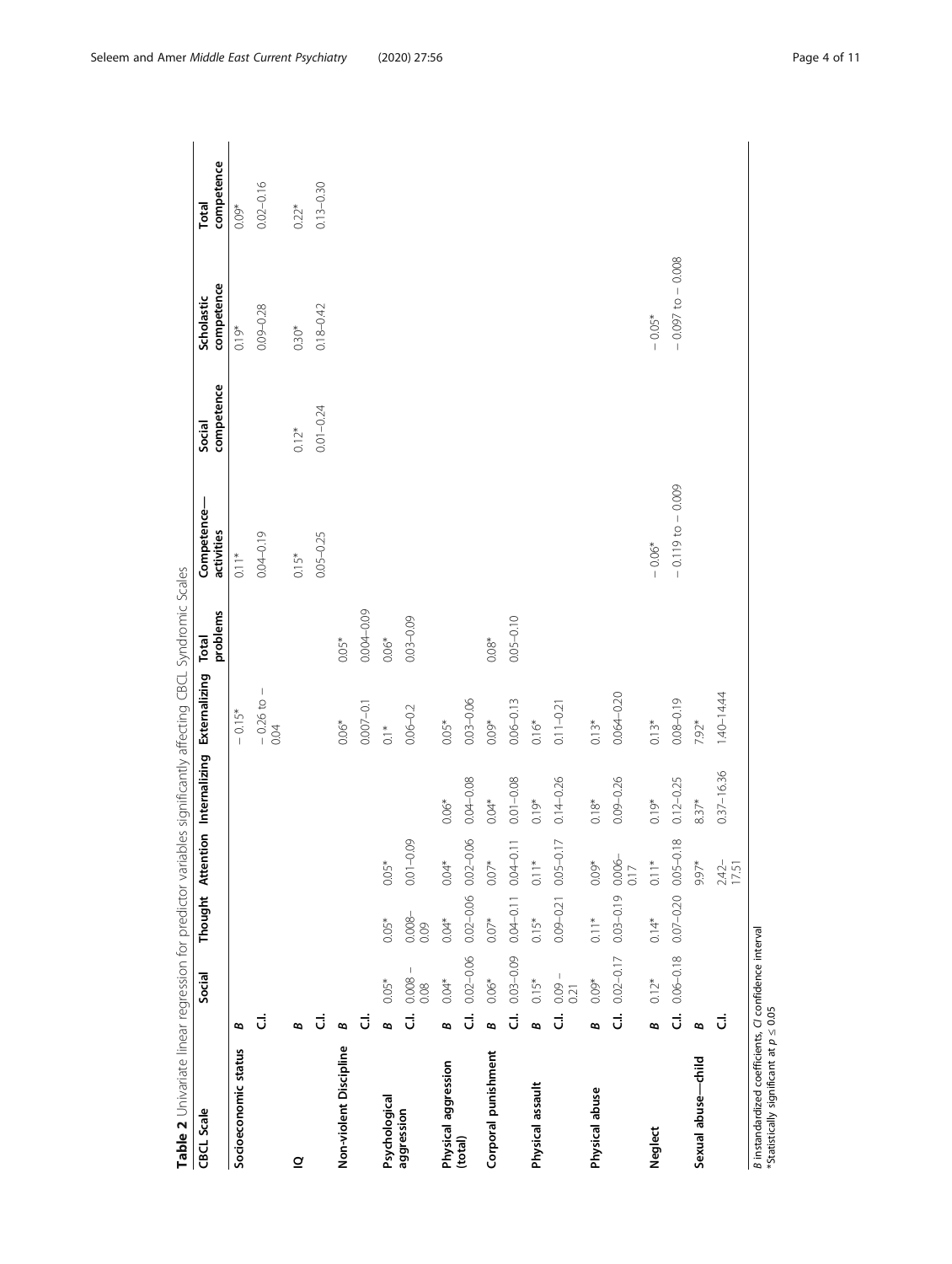IQ and SES were both associated with better competence in scholastic achievement ( $B = 0.3$  for IQ and 0.19 for SES), leisure activities ( $B = 0.15$  for IQ and 0.11 for SES), and total competence  $(B = 0.22$  for IQ and 0.09 for SES), but only higher IQ was associated with better social performance  $(B = 0.12)$ . Higher SES of the family did not predict better social competence but did predict fewer externalizing problems in the child  $(B = -0.15)$ .

Non-violent discipline practiced by the parents had the least significant contribution among other CTS-PC subscores in predicting externalizing  $(B = 0.06)$  and total behavioral problems ( $B = 0.05$ ). The use of psychological aggression against the child, such as yelling, screaming, or threatening him/her), significantly predicted more social, thought, attention, externalizing, and total problems  $(B = 0.05, 0.05, 0.05, 0.1,$  and 0.06), respectively. The use of any type of physical punishment against the child significantly predicted more internalizing (Fig. 1) and exter-nalizing (Fig. [2](#page-5-0)) problems ( $B = 0.06, 0.05$ ) in addition to more social, thought, and attention problems ( $B = 0.04$ , 0.04, 0.04), respectively. Breaking up physical aggression into three levels of severity, namely corporal punishment, physical assault, and physical maltreatment, did not yield different results. In other words, physical punishment predicted the same outcomes regardless of the severity of the assault. The neglect of the child also predicted more social  $(B = 0.12)$ , thought  $(B = 0.14)$ , attention  $(B = 0.11)$ , internalizing  $(B = 0.19)$ , and externalizing problems  $(B = 0.13)$  in addition to less competence in activities  $(B = -0.06)$  and scholastic activities ( $B = -0.05$ ) of the child. Positive history for sexual abuse experienced by the child had a much higher predictor effect on attention ( $B = 9.97$ ), internalizing ( $B$  $= 8.37$ ), and externalizing problems ( $B = 7.92$ ).

The predictor value of the various discipline styles on KSADS-PL diagnostic categories was then explored using logistic regression (Table [3](#page-5-0), Fig. [3](#page-6-0)). Children with higher SES were more likely to receive the diagnosis of anxiety disorders ( $OR = 1.19$ ). Neglect during the last year predicted the diagnosis of disruptive behavior disorders ( $OR = 1.2$ ). On the other hand, the diagnosis of stuttering was predicted by lifetime occurrence of psychological aggression (OR =  $2.34$ ). Further analysis of multiple levels of severity of physical aggression revealed that the predictor effect came mainly from moderate aggression (physical assault) and not from mild or severe cases. The diagnosis of tic disorders was more likely to be given to children subjected to lifetime exposure to neglect (OR =  $7.64$ ).

Finally, univariate linear regression revealed that sexual abuse experienced by the parents when they were children predicted more physical aggression, especially moderate and severe forms, practiced by them on their own children (OR =  $48.65$  $48.65$ ) (Table [4,](#page-6-0) Fig. 4). Parents subjected to sexual abuse were also more likely to neglect their own children as parents ( $OR = 20.85$ ).

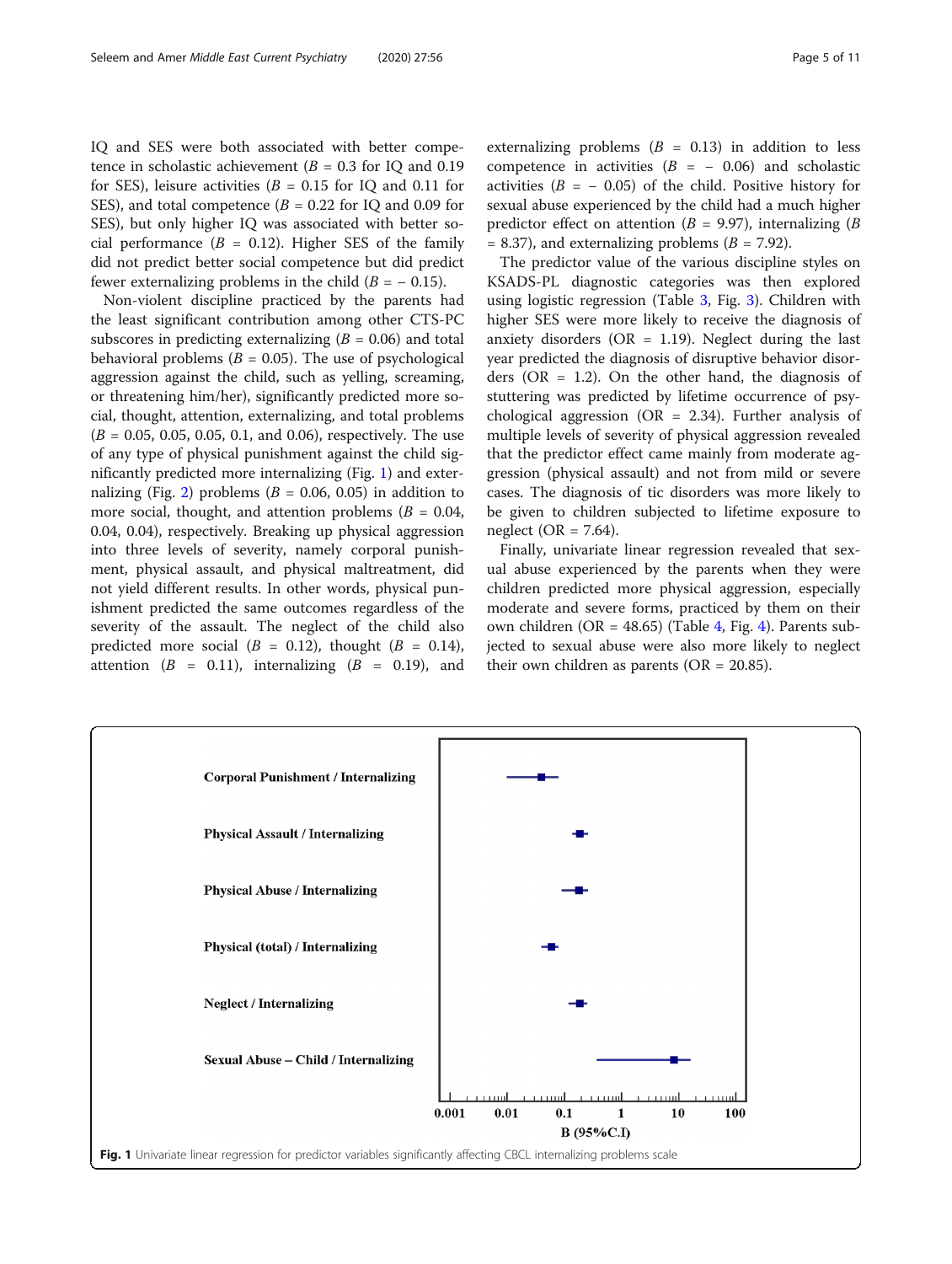<span id="page-5-0"></span>

# Discussion

The current study reports robust positive association between all forms of psychological and physical violence against children and both internalizing and externalizing problems in offspring with no significant differences between milder forms of corporal punishment, classically accepted in our culture, and severer forms of violence and abuse. Neglect had a similar impact on the psychological well-being of the children with further detrimental effect on children's competence. Non-violent discipline had the least significant role in increasing

externalizing problems in our sample and no significant effect on internalizing problems. Sexually abused children were more likely to have internalizing and externalizing problems while parents who were sexually abused as children had more tendency to practice violent discipline strategies on their own children.

The predictive value of IQ in the child's performance noticed in our results is a well-established and frequently reported result [\[37](#page-9-0)–[40\]](#page-9-0). Our findings also supported the direct effect of the family's SES on externalizing problems. These results replicate what was previously

| <b>Diagnosis</b>           |      | <b>ADHD</b> | <b>Disruptive</b> | Elimination | <b>TRD</b> | <b>OCS</b> | Depression | BP | Anxiety       | <b>Tics</b>    | Stuttering    |
|----------------------------|------|-------------|-------------------|-------------|------------|------------|------------|----|---------------|----------------|---------------|
| <b>SES</b>                 | OR   |             |                   |             |            |            |            |    | $1.19*$       |                |               |
|                            | C.I. |             |                   |             |            |            |            |    | $1.07 - 1.31$ |                |               |
|                            | C.I. |             |                   |             |            |            |            |    |               |                |               |
| Psychological aggression-L | OR   |             |                   |             |            |            |            |    |               |                | $2.34*$       |
|                            | C.I. |             |                   |             |            |            |            |    |               |                | $1.09 - 5.03$ |
| Physical Assault-L         | OR   |             |                   |             |            |            |            |    |               |                | $2.83*$       |
|                            | C.I. |             |                   |             |            |            |            |    |               |                | $1.04 - 7.67$ |
| Neglect                    | OR   |             | $1.02*$           |             |            |            |            |    |               |                |               |
|                            | C.I. |             | $1.01 - 1.04$     |             |            |            |            |    |               |                |               |
| Neglect-L                  | OR   |             |                   |             |            |            |            |    |               | $7.46*$        |               |
|                            | C.I. |             |                   |             |            |            |            |    |               | $2.03 - 27.46$ |               |

Table 3 Logistic regression for predictor variables significantly affecting psychiatric diagnostic categories

OR odds ratio, CI confidence interval, L lifetime occurrence but not in the past year

\*Statistically significant at  $p \leq 0.05$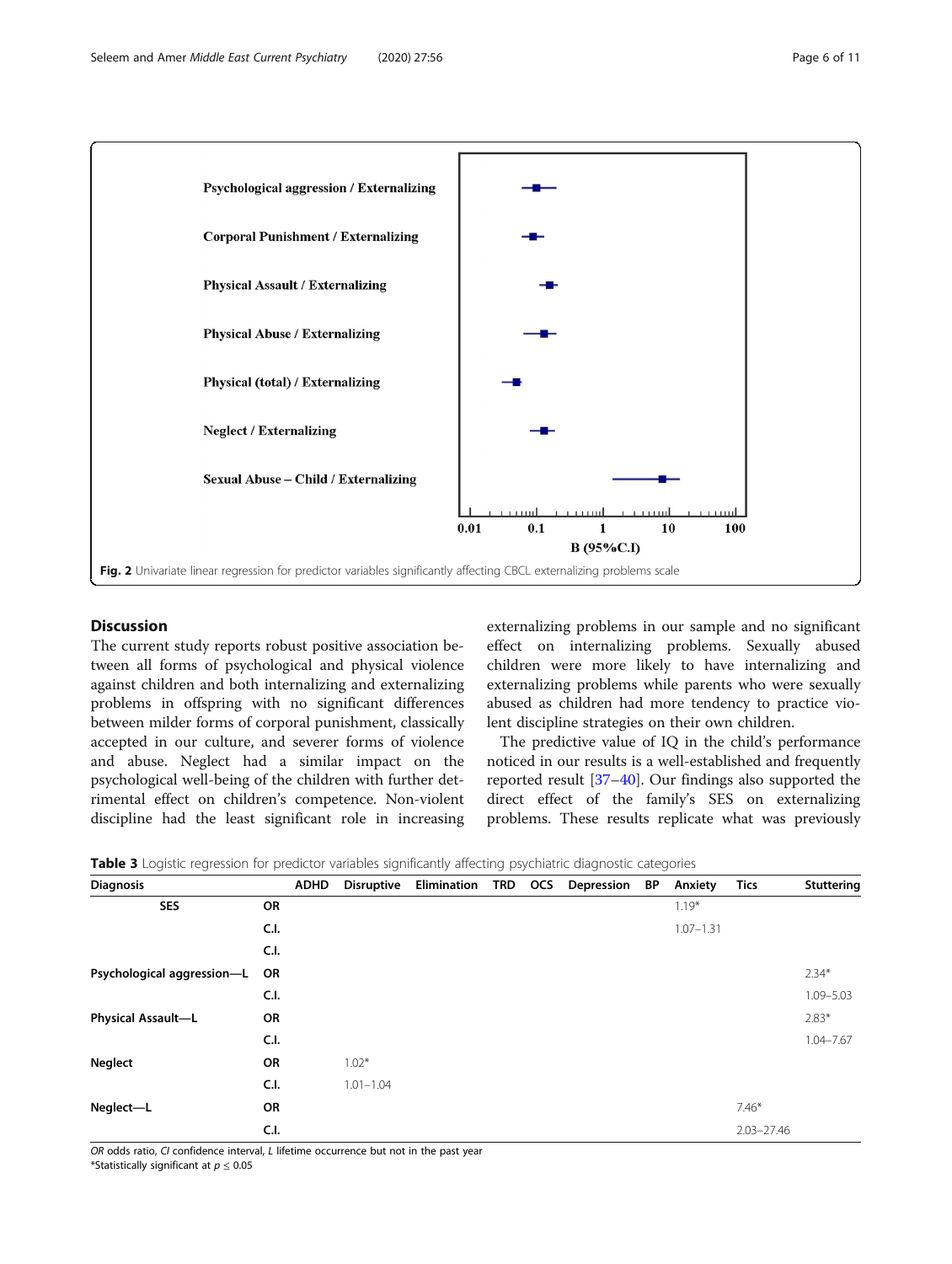<span id="page-6-0"></span>

reported in several Western and Eastern cultures [[41](#page-9-0)– [44\]](#page-9-0). Children coming from high SES families suffered more anxiety disorders, a finding that does not seem to replicate previously reported results which mostly link lower SES with higher rates of anxiety disorders [[45](#page-9-0)–[48](#page-9-0)]. This apparent contradiction might be attributed to the small number of children diagnosed with these diagnostic categories in our sample.

The relationship between certain parenting discipline styles and children's internalizing and externalizing behaviors is supported by several previous reports in several diverse cultures [[3](#page-8-0), [5](#page-8-0)–[7](#page-9-0), [10,](#page-9-0) [16,](#page-9-0) [49](#page-9-0)–[52\]](#page-9-0). The current study reports a slightly significant relationship between the non-violent discipline of parents and the children's externalizing and total problems. This result goes along with the previously reported results [\[7](#page-9-0)] which noticed a low rate of psychiatric problems in children exposed to

authoritative discipline. These findings may be explained by the multi-factorial pathogenesis of psychiatric disorders in which the relationship between any type of discipline and behavioral problems in children is mediated by genetic predisposition, in addition to other biological and social factors.

According to the UNICEF survey [[16\]](#page-9-0) in three major Egyptian cities, physical punishment was widely seen as a legitimate disciplinary method by children, parents, and teachers. The current study emphasizes the negative effects of corporal punishment on children's well-being confirming what was reported in other cultures [[11](#page-9-0), [53](#page-9-0)– [56\]](#page-9-0). The results of the current study contradict and might help to correct the common belief that mild physical violence is not psychologically harmful to children. The current study has also reported a significant association between parental psychological aggression and the

Table 4 Univariate linear regression for sexual abuse experienced by parents when they were children affecting their parenting behaviors with their own children

| Outcome                     | Sexual abuse experienced by the parent when he/she was a child |                      |  |  |  |  |  |  |
|-----------------------------|----------------------------------------------------------------|----------------------|--|--|--|--|--|--|
|                             | D                                                              | B (95% CI)           |  |  |  |  |  |  |
| Physical aggression (total) | $0.019*$                                                       | 48.65 (8.096-89.193) |  |  |  |  |  |  |
| <b>Physical assault</b>     | $0.006*$                                                       | 17.69 (5.158-30.211) |  |  |  |  |  |  |
| Physical abuse              | $0.029*$                                                       | 11.26 (1.190-21.321) |  |  |  |  |  |  |
| <b>Neglect</b>              | $0.001*$                                                       | 20.85 (8.836-32.866) |  |  |  |  |  |  |

B unstandardized coefficients, CI confidence interval

\*Statistically significant at  $p \leq 0.05$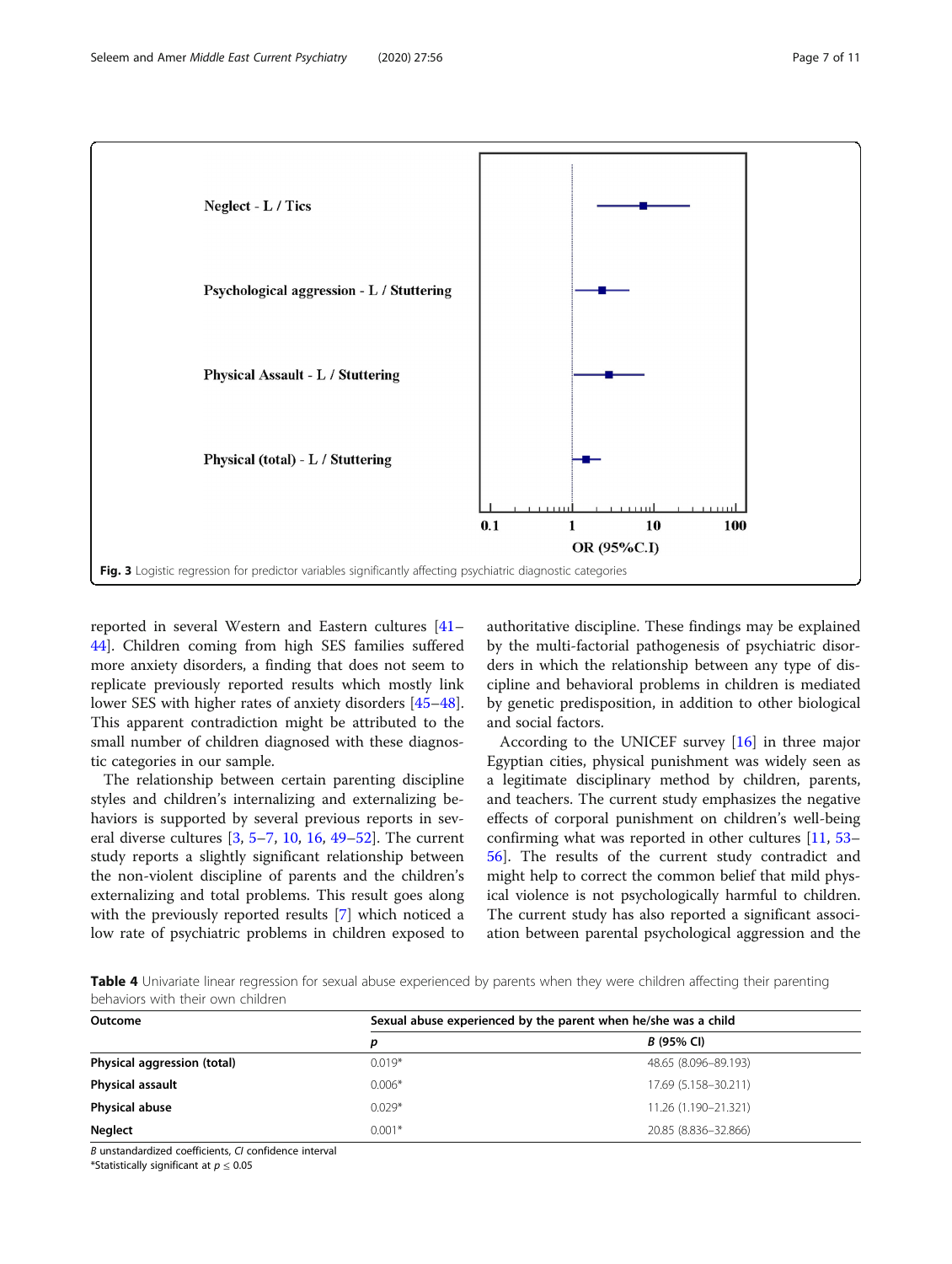<span id="page-7-0"></span>

social, thought, attention, and externalizing problems in meticulous children. The same findings were previously reported by McKee and colleagues [\[57](#page-9-0)] who reported that harsh verbal parenting had a direct effect on both internalizing and externalizing behavior of youth. Other researchers [[58\]](#page-10-0) also documented that rejecting behavior of parents and inconsistent parenting were associated with aggression and anti-social behavior in children.

In the current study, child neglect was linked to social, thought, and attention problems as well as externalizing and internalizing disorders. These results replicate the results of several studies [\[59](#page-10-0), [60](#page-10-0)] which reported a negative relationship between the degree of parental monitoring and the intensity of childhood socio-emotional and behavioral problems. However, Stevens and his colleagues [\[4](#page-8-0)] have reported a significant relationship between parental care and behavioral problems in adolescents only, and not in children. Our study confirmed the multiple previous findings that emphasize the powerful significant association between sexual abuse and externalizing problems and internalizing problems of children and adolescents [\[61](#page-10-0)–[65\]](#page-10-0).

We also report that children treated with neglect were more likely to be diagnosed with disruptive behavior disorders, a result that was previously reported in several other cultures [\[66](#page-10-0)–[68\]](#page-10-0). Children who have previously received aggressive treatment, both psychologically and physically, were more likely to receive the diagnosis of

stuttering. Again, several previous studies, including some studies carried out in the Arab countries [[69](#page-10-0)–[71](#page-10-0)], reported the direct correlation between violent, rejecting, and neglecting parenting behaviors and childhood stuttering. Previous lifetime neglect was also associated with the diagnosis of tics. This finding, not reported before in the literature, might reflect the psychopathological role of tics in drawing the attention of neglectful parents to the child. A previous study [\[72](#page-10-0)] reported a decreased rate of tics in maltreated children and attributed this result to the possible trial of the children to suppress their tics when risking punishment for them by their parents.

According to the World Health Organization [\[73](#page-10-0)], about 20% of women and 5–10% of men have been sexually abused as children. To our knowledge, this is the first study to explore the parenting experience of Arab-speaking parents who had been sexually abused when they were children. We report a much higher probability of these parents to use more violent discipline styles, such as psychological and physical aggression against their own children in addition to a much higher probability to be more neglectful toward these children. Some previous studies reported a significant relationship between child sexual abuse and lower parenting selfefficacy and more permissive parenting [[74\]](#page-10-0) while other studies suggested that parenting is not generally problematic in previously abused parents and even might be a healing experience for them [\[75](#page-10-0), [76](#page-10-0)]. These conflicting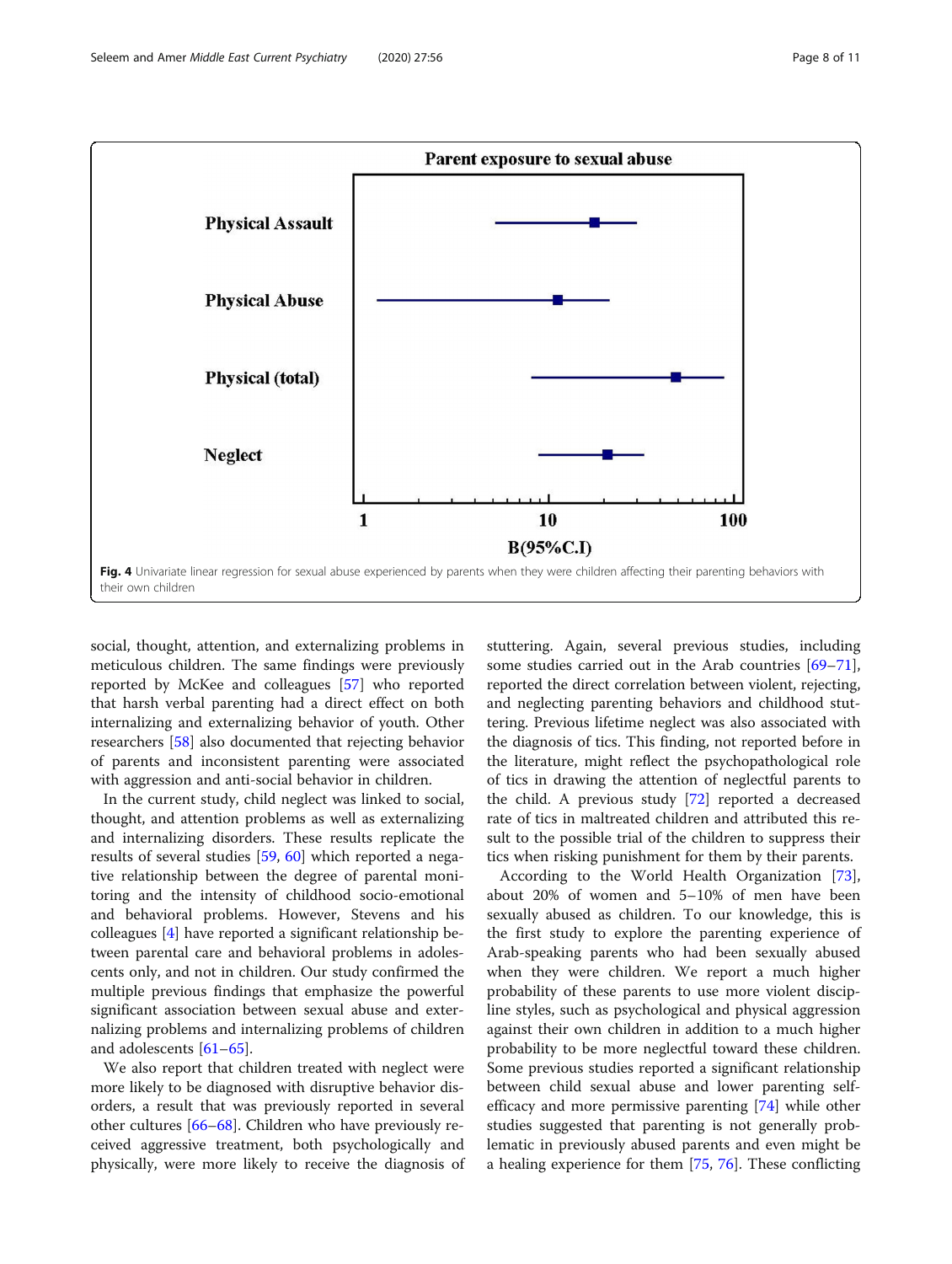<span id="page-8-0"></span>results call for further research to investigate the relationship between physical and sexual abuse of children and their parenting behavior.

Before we conclude, we would like to discuss the limitations of this study. First, the relatively small clinical sample might make it difficult to generalize the results of this study on Egyptian society. Larger community samples are needed to explore the patterns of parenting among the general population. Second, the collection of parent reports about their children without self-reports or teacher reports might subject the results to personal attitudes and bias from parents when judging their own behavior and the behavior of their children. Third, the current cross-sectional design of the study could not exclude the possible two-directional association between violent parenting and child psychopathology. Future prospective studies are crucially needed to confirm that the onset of harsh violent parenting predates the onset of child psychopathology. Fourth, the exclusion of parents with psychiatric disorders and children with intellectual disability, autism spectrum disorder, or psychotic disorders might be considered as a selection bias that led to a better than real world results. Fifth, different comorbidities between disorders were not calculated as the study was based only on the primary diagnosis of each case. The predominance of the male gender and the diagnosis of ADHD might make it difficult to extrapolate the result on larger community samples. Finally, the absence of a comparison control group might add to the limitations of the current study. A case-control study design needed to explore our hypothesis would be to have a control group with absolutely no use of parenting violent styles, which is very hard to recruit in our culture, and investigate the levels of psychopathology in their offspring.

## Conclusions

This study has investigated different parenting disciplines in a sample of Egyptian children and concluded that all forms of child maltreatment, even mild forms, are associated with increased levels of internalizing and externalizing problems in offspring. These findings may be helpful in the future to diminish the risk of psychopathology in youth in Arab Egyptian society by suggesting specially designed parenting programs to educate parents on how to deal with their children's problems and to early identify children exposed to negative parenting. National policies and legalization should be implemented to decrease child maltreatment and protect children from all forms of physical and sexual abuse.

#### Abbreviations

ADHD: Attention deficit-hyperactivity disorder; CBCL 6-18: Child behavioral checklist questionnaire for ages 6–18; CTS-PC: Conflict tactics scale–parent child version; DBD: Disruptive behavior disorders; DSM-5: Diagnostic and

Statistical Manual of Mental Disorders–version 5; IBM: International Business Machines; ID: Intellectual disability; IQ: Intelligence quotient; K-SADS-PL: Kiddie Schedule of affective disorders and schizophrenia-present and lifetime version; MINI-Kid: MINI International Neuropsychiatric Interview for Children and Adolescents for parents and with children and adolescents; OCD: Obsessive-compulsive disorder; OR: Odds ratio; SPSS: Statistical Package for the Social Sciences; UNICEF: United Nations International Children's Emergency Fund

#### Acknowledgements

Many thanks to Professor Dr, Ibrahim Kabbash, MD, Professor of Public Health & Community Medicine, Faculty of Medicine, Tanta University, for helping us in calculating the sample size and power analysis. We would also like to express our deep appreciation to Ahmed El-Zawawy, clinical psychologist, who did the psychometric evaluation for the recruited adolescents, and to Maha Salah and Marwa Salah, the social workers who conducted the socio-economic evaluation for participating families. Thanks are due also to the whole nursing and technician teams in the Child and Adolescent Psychiatry unit at Tanta Psychiatry and Neurology. All thanks and gratitude are also due to our families and parents.

#### Authors' contributions

MS played a major role in conceptualizing the aim and hypothesis of this work, confirming the diagnoses of all recruited subjects, analyzing the data, and writing the manuscript. RA had a substantial contribution in recruiting and interviewing families, reviewing the literature, and shared in writing the manuscript. Both authors approved the submitted version (and any substantially modified version that involves the author's contribution to the study).

#### Funding

This study was self-funded. No funds were received.

#### Availability of data and materials

The dataset created and analyzed during the current study will be available from the corresponding author on reasonable request.

#### Ethics approval and consent to participate

A written consent from parents and a verbal assent from the child were obtained prior to participation in the study. The study was approved by the Ethical Research Committee of the Faculty of Medicine, Tanta University, under the code 31892/11/17.

#### Consent for publication

Not applicable.

#### Competing interests

All authors report no biomedical financial interests or potential conflicts of interest.

#### Received: 6 August 2020 Accepted: 13 October 2020 Published online: 28 October 2020

#### References

- 1. Lorence B et al (2019) The role of parenting styles on behavior problem profiles of adolescents. Int J Environ Res Public Health 16(15):2767
- 2. Daly M, Bray R, Bruckauf Z, Byrne J, Margaria A, Pécnik N, Samms-Vaughan M (2015) Family and parenting support: policy and provision in a global context; innocenti insight. UNICEF Office of Research, Florence
- 3. Van As NMC, Janssens JMAM (2002) Relationships between child behaviorproblems and family functioning: a literature review. Int J Child Fam Welf 1-2:40–51
- 4. Stevens GWJM, Vollebergh WAM, Pels TVM, Crijnen AAM (2007) Parenting and internalizing and externalizing problems in Moroccan immigrant youth in the Netherlands. J Youth Adolesc 36(5):685–695
- 5. Sangawi H, Adams J, Reissland N (2018) The impact of parenting styles on children developmental outcome: the role of academic self-concept as a mediator. Int J Psychol 53(5):379–387
- 6. M ASATMARM (2011) Relationship between parenting style and children's behavior problems. Asian Soc Sci 7(12):195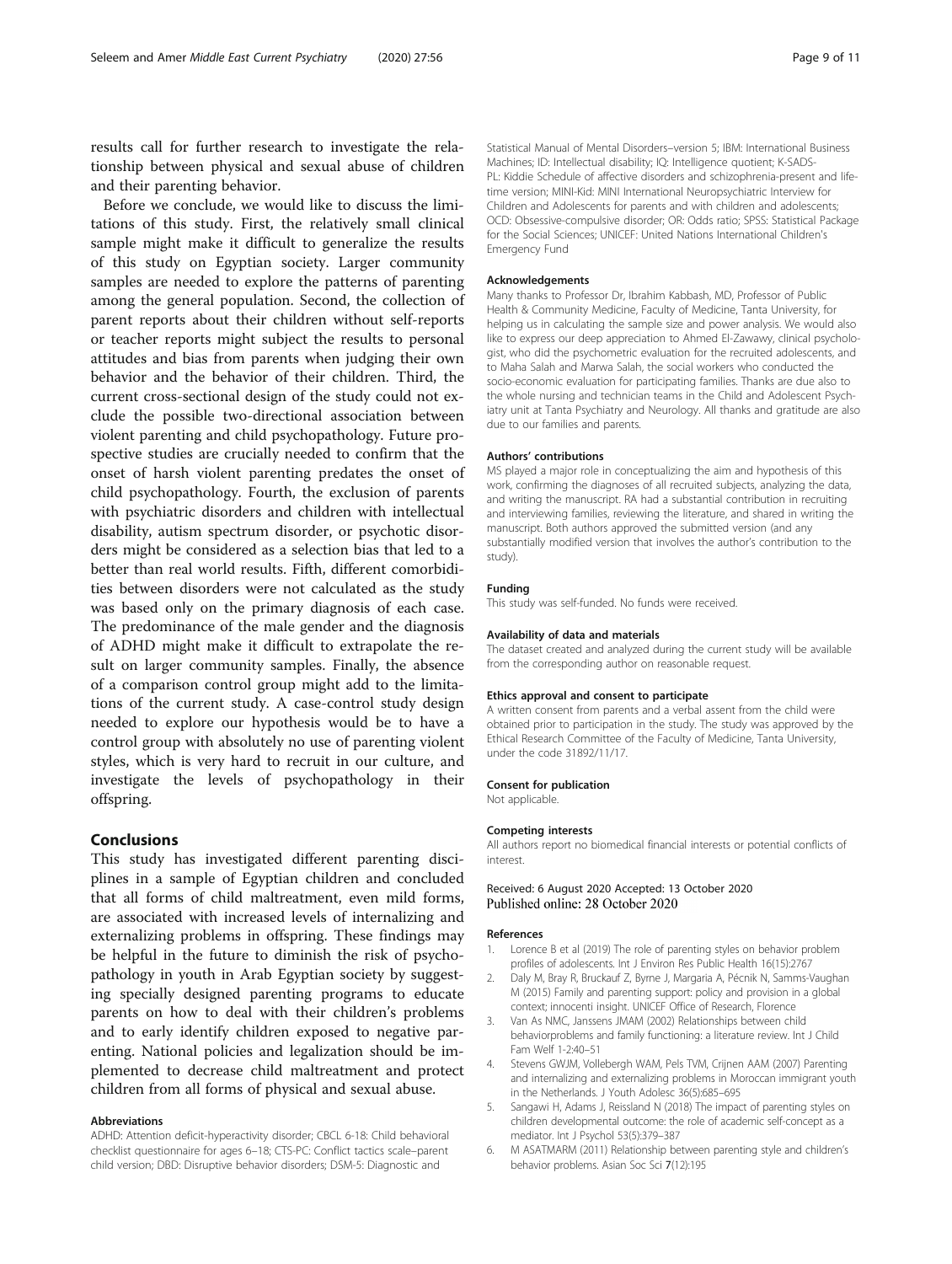- <span id="page-9-0"></span>7. Pinquart M (2017) Associations of parenting dimensions and styles with externalizing problems of children and adolescents: an updated metaanalysis. Dev Psychol 53(5):873–932
- 8. Baumrind D (1967) Child care practices anteceding three patterns of preschool behavior. Genet Psychol Monogr 75(1):43–88
- 9. Gamez-Guadix M et al (2010) Corporal punishment and long-term behavior problems: the moderating role of positive parenting and psychological aggression. Psicothema 22(4):529–536
- 10. Pace GT, Lee SJ, Grogan-Kaylor A (2019) Spanking and young children's socioemotional development in low- and middle-income countries. Child Abuse Negl 88:84–95
- 11. Gershoff ET, Grogan-Kaylor A (2016) Spanking and child outcomes: old controversies and new meta-analyses. J Fam Psychol 30(4):453–469
- 12. Huntsinger CS, Jose PE (2009) Relations among parental acceptance and control and children's social adjustment in Chinese American and European American families. J Fam Psychol 23(3):321–330
- 13. Lansford JE et al (2004) Ethnic differences in the link between physical discipline and later adolescent externalizing behaviors. J Child Psychol Psychiatry 45(4):801–812
- 14. Chao RK (2001) Extending research on the consequences of parenting style for Chinese Americans and European Americans. Child Dev 72(6):1832–1843
- 15. Alsheikh, N., Parameswaran, G., & Elhoweris, H. 2010, Parenting style, selfesteem and student performance in the United Arab Emirates. Current Issues in Education, 13(1).
- 16. UNICEF, N.C.f.C.a.M.N.a 2015., Violence against children in Egypt. A quantitative survey and qualitative study in Cairo, Alexandria and Assiut, N.a. U. Egypt, Editor.: Cairo.
- 17. M A (2003) Children disciplining within the family context: reality and attitudes. Arabic childhood 16(4):9–38
- 18. M H (1974) Studies in youngs' socialization styles. Culture House for Printing and Publication, Cairo
- 19. H A-M (1981) Child education in Saudi Arabia attitudes. Sciences' House for Printing and Publication, Riyadh
- 20. DiScala C et al (1998) Injuries to children with attention deficit hyperactivity disorder. Pediatrics 102(6):1415–1421
- 21. Soltan M (1986) Aletegahat alwaldyia wa elaqateha belsolok alegtemaai lelatfal, in Developmental Psychology. Cairo, Ain Shams
- 22. Muhriz N, Ahmad A, Al-Atum A (2005) Asaalieb Almaamala alwalidaya wa elaqatuha biltawafuq lteefl alejtimae wa shakhsi fe ryad atffal. Parenting styles and their relationship with child's social and personal adjustment in Kindergarten. Mujala jamia Dimashq 12:285–324
- 23. Maarof, A. 1987, Asaleeb Alomhat fi altatbee alegtemaai leltefl fi alosra algazaeryia: Dar Alforqan. 324.
- 24. Seleem MA et al (2019) Demographic and clinical characteristics of children seeking psychiatric services in the Nile Delta region: an observational retrospective study. Int J Ment Health Syst 13:66
- 25. Melika L (1998) The Stanford Binet Intelligence Scale, in Arabic Examiner's Handbook. Cairo, Dar El Maref Publishing
- 26. Thorndike RL, Hagen EP, Sattler JM (1986) Stanford-Binet Intelligence Scale, 4th edn. Riverside, Chicago
- 27. Fahmy SI, El Sherbini AF (1983) Determining simple parameters for social classifications for health research. Bulletin of the High Institute of Public Health 13:95–108
- 28. El-Gilany A, El-Wehady A, El-Wasify M (2012) Updating and validation of the socioeconomic status scale for health research in Egypt. East Mediterr Health J 18(9):962–968
- 29. Kaufman, J.B., Boris, Brent, David, Rao, Uma, Ryan, Neal Diagnostic Interview: Kiddie-Sads-Present and Lifetime Version (PDF). 1996 2016-09-08.].
- 30. Ibrahim MBZ, H A. 2002 Comparison of Mini International NeuropsychiatricInterview for children (MINI-KID) with the schedules for affective disorders and schizophrenia for schoolaged children, present and lifetime version (KSADS-PL) in an Egyptian sample presenting with childhood disorders, in Psychiatry. Ain Shams University: Cairo.
- 31. Straus MA, Hamby SL, Finkelhor D, Moore DW, Runyan D (1998) Identification of child maltreatment with the parent-child conflict tactics scales: development and psychometric data for a national sample of American parents. Child Abuse Negl 22(4):249–270
- 32. Straus MAH, Sherry L (1997) Measuring Physical and Psychological Maltreatment of Children with the Conflict Tactics Scales. In: Kantor GK, Jasinski JL (eds) Out of the darkness: contemporary research perspectives on family violence. Sage, Thousand Oaks, CA, pp 119–135
- 33. Straus MA (1979) Measuring intra family conflict and violence: The Conflict Tactics (CT) Scales. J Marriage Fam 41(1):75–88
- 34. Seleem M, A, El-Seht R, Saada SA (2016) Parenting discipline styles and child psychopathology in a sample of Egyptian children with accidental ocular trauma: a case–control study. Middle East Current Psychiatry 23:188–193
- 35. Achenbach TM, Rescorla LA (2001) Manual for the ASEBA School-Age Forms & Profiles. Burlington: University of Vermont, Research Center for Children, Youth, & Families
- 36. IBM Corp. Released 2011. IBM SPSS Statistics for Windows, Version 20.0. Armonk: IBM Corp
- 37. Akiyama K et al (2016) Predictive value of premorbid IQ, negative symptoms, and age for cognitive and social functions in Japanese patients with schizophrenia: a study using the Japanese version of the Brief Assessment of Cognition in Schizophrenia. Psychiatry Res 246:663–671
- 38. Middel RG et al (2018) The predictive value of amplitude-integrated electroencephalography in preterm infants for IQ and other neuropsychological outcomes at early school age. Neonatology 113(4):287– 295
- 39. Buelow JM et al (2003) Behavior and mental health problems in children with epilepsy and low IQ. Dev Med Child Neurol 45(10):683–692
- 40. Sammallahti S et al (2017) Growth after late-preterm birth and adult cognitive, academic, and mental health outcomes. Pediatr Res 81(5):767–774
- 41. Anton MT, Jones DJ, Youngstrom EA (2015) Socioeconomic status, parenting, and externalizing problems in African American single-mother homes: a person-oriented approach. J Fam Psychol 29(3):405-415
- 42. Besser A, Dohnert M, Stadelmann S (2019) Various socioeconomic factors as predictors of internalizing and externalizing disorders in children and adolescents. Z Kinder Jugendpsychiatr Psychother 47(4):345–358
- 43. Scaramella LV et al (2008) Consequences of socioeconomic disadvantage across three generations: parenting behavior and child externalizing problems. J Fam Psychol 22(5):725–733
- 44. Hosokawa R, Katsura T (2018) Effect of socioeconomic status on behavioral problems from preschool to early elementary school - a Japanese longitudinal study. PLoS One 13(5):e0197961
- 45. Koenen KC et al (2009) Childhood IQ and adult mental disorders: a test of the cognitive reserve hypothesis. Am J Psychiatry 166(1):50–57
- 46. Zhu Y et al (2019) Socioeconomic status disparities affect children's anxiety and stress-sensitive cortisol awakening response through parental anxiety. Psychoneuroendocrinology 103:96–103
- 47. Gilman SE (2002) Childhood socioeconomic status, life course pathways and adult mental health. Int J Epidemiol 31(2):403–404
- 48. Gilman SE et al (2002) Socioeconomic status in childhood and the lifetime risk of major depression. Int J Epidemiol 31(2):359–367
- 49. Reid JB, Patterson GR, Snyder J (2002) Antisocial behavior in children and adolescents: a developmental analysis and model for intervention. American Psychological Association, Washington, DC
- 50. Ho C, Bluestein DN, Jenkins JM (2008) Cultural differences in the relationship between parenting and children's behavior. Dev Psychol 44(2): 507–522
- 51. Sprang G, Clark JJ, Bass S (2005) Factors that contribute to child maltreatment severity: a multi-method and multidimensional investigation. Child Abuse Negl 29(4):335–350
- 52. Goraya, F., & Shamama-tus-Sabah, S. 2013. Parenting, children's behavioral problems, and the social information processing among children. Pak J Psychol Res, 28(1):107–111.
- 53. Larzelere RE (2000) Child outcomes of nonabusive and customary physical punishment by parents: an updated literature review. Clin Child Fam Psychol Rev 3(4):199–221
- 54. Taylor CA et al (2010) Mothers' spanking of 3-year-old children and subsequent risk of children's aggressive behavior. Pediatrics 125(5):e1057e1065
- 55. Mackenbach JD et al (2014) Exploring the relation of harsh parental discipline with child emotional and behavioral problems by using multiple informants. The generation R study. PLoS One 9(8):e104793
- 56. Fletcher AC, Walls JK, Cook EC, Madison KJ, Bridges TH (2008) Parenting style as a moderator of associations between maternal disciplinary strategies and child well-being. J Fam Issues 29(12):1724–1744
- 57. McKee L, Roland E, Coffelt N, Olson AL, Forehand R, Massari C, Zens MS (2007) Harsh discipline and child problem behaviors: the roles of positive parenting and gender. J Fam Violence 22(4):187–196